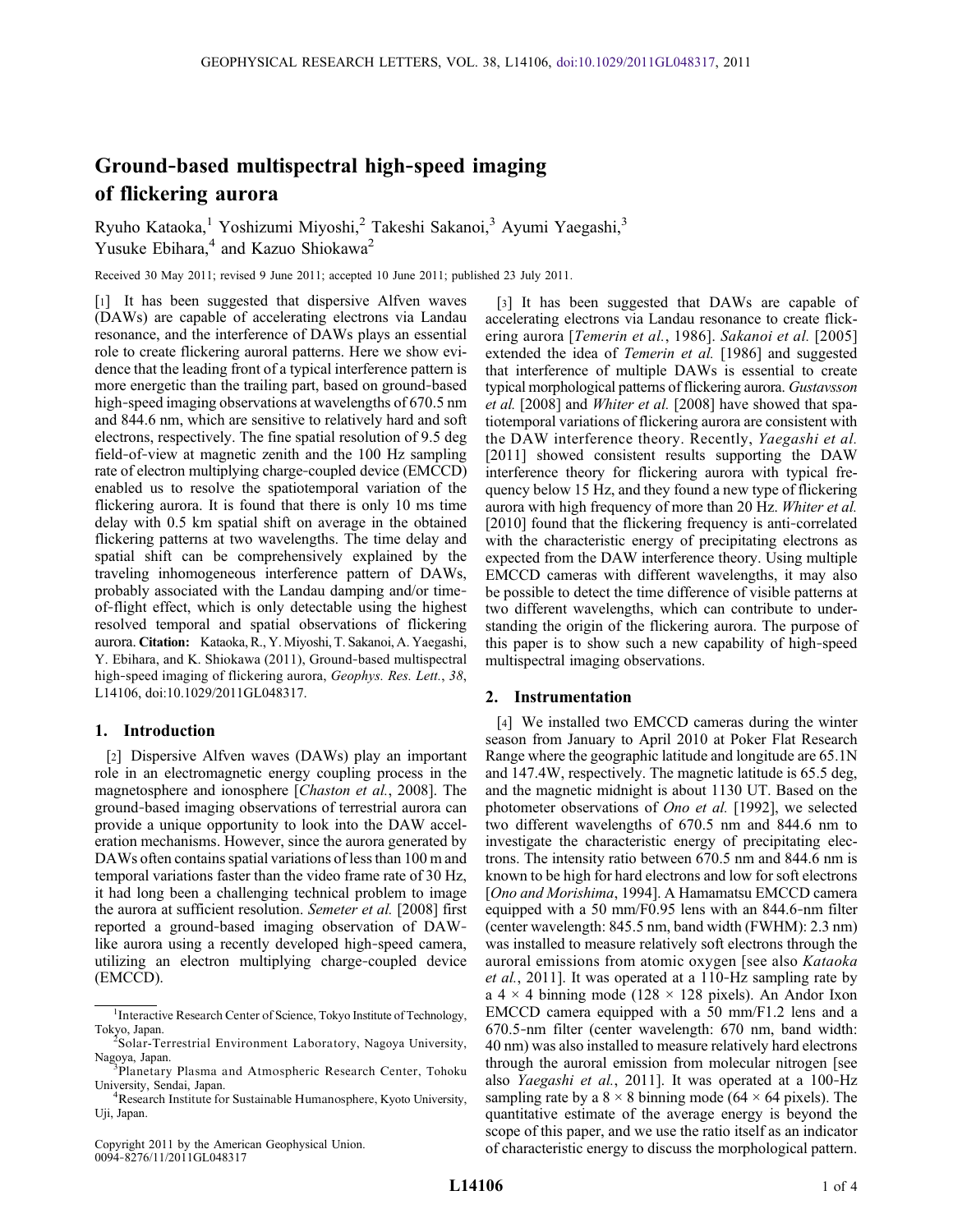

Figure 1. The time variation of flickering patches during one sec time interval from 08:23:51 UT to 08:23:52 UT on 7 April 2010. Time advances to the top, and magnetic east is to the left. The intensity is scaled in arbitrary unit and color coded at (a) 670 nm and (b) 845 nm with (c) the intensity ratio between Figures 1a and 1b, where the lighter color indicate larger value. The horizontal range from A to B corresponds to those in Animation 1, ranging about 14.3 km at 100 km altitude from East to West.

The typical energy of precipitating electrons associated with the flickering aurora has been known to range from a few keV to a few 10 keV [e.g., *Whiter et al.*, 2010].

[5] Artificial flashes of a light emitting diode synchronized with GPS-signals were observed every one minute by the two cameras at the same time to match the sampling time with an error less than 10 ms. The 110 Hz data is downsampled to be 100 Hz by the linear interpolation in time. Positions of a number of stars are used to match each pixel of two different images obtained by the two cameras. The fields of view of two cameras are 9.5 deg  $\times$  9.5 deg, which is about 16 km  $\times$ 16 km at 100 km altitude, centered at magnetic zenith. After applying all of the calibrations and spatiotemporal matching of two cameras, final images used in this study consist of 58 × 58 pixels (FOV =  $8.5 \times 8.5$  deg) at a sampling rate of 100 Hz.

#### 3. Results and Discussions

[6] Animation 1 shows an example of dynamic evolution of flickering aurora for one sec time interval.<sup>1</sup> The flickering aurora was observed during a recovery phase of an auroral breakup which occurred during the recovery phase of a magnetic storm on 7 April 2010. The flickering aurora event occurred at 0823 UT in the pre‐midnight sector (20.9 magnetic local time). The location of magnetic zenith is the very central pixel of the images.

[7] Figure 1 shows the time variation of flickering patches at 670.5 nm (Figure 1a) and 844.6 nm (Figure 1b). The horizontal range from A to B corresponds to 14.3 km at 100 km altitude, from East to West. To obtain higher signal to noise ratio, the intensity is vertically averaged within the white box in Animation 1 at each step. The flickering patches move eastward at approximately 50–60 km/s, and the frequency is about 6 Hz, as clearly seen in Figure 1a. From the intensity ratio between at the two wavelengths (Figure 1c), it is found that the leading edge of each flickering patch, i.e. eastward side of patch, tends to be more energetic than the trailing part, as identified by the subtle change in brightness of a cut through Figure 1c taken at a constant time, most clearly exemplified for  $t > 0.6$  s. From a standard lag-correlation analysis between Figures 1a and 1b, it is found that the images at 845 nm have a systematic time delay of 10 ms (1 frame), and a systematic spatial shift of 0.5 km (2 pixels) in the West direction, relative to the 670 nm signal.

[8] Since the intensity ratio should be the ratio of integrated volume emission rate along the magnetic field line, the energy dependence of the ratio is only strictly valid for observations directly in the magnetic zenith. In our imaging observations, the emissions come from very different altitude ranges, and the difference in altitude between the emitting layers is sensitive to the energy of the primary electrons [e.g., Zettergren] et al., 2007, Figure 5]. The emission ratio in this study is therefore sensitive to aspect angle to the magnetic field line, even over this small field of view.

[9] First, let us estimate some essential parameters assuming a simple beat pattern of two DAWs with two different angular frequencies  $\omega - \alpha$  and  $\omega + \alpha$ . From a simple formula of trigonometric function,  $sin(\omega - \alpha)t + sin(\omega + \alpha)t =$  $2\sin\omega t \cos\alpha t$ . Also assuming the two different wave numbers of k –  $\beta$  and k +  $\beta$  perpendicular to the ambient magnetic field, the phase speed  $\omega$ /k of a flickering pattern at angular frequency  $\omega$  provides the mean perpendicular wave number k. From Figure 1, the phase speed at 100 km altitude is about 50–60 km/s and the frequency is about 6 Hz, the perpendicular wavelength of the DAWs mapped onto the 100 km altitude is therefore 8–10 km as calculated from the observed phase speed and the frequency. There is another way to estimate the perpendicular wavelength of DAWs, assuming that the patch size is a half of the perpendicular wavelength mapped onto the ionosphere. The apparent patch size is 3–5 km, and the perpendicular wavelength will be 6–10 km. The perpendicular wave number of a DAW calculated from

<sup>&</sup>lt;sup>1</sup>Animations are available in the HTML.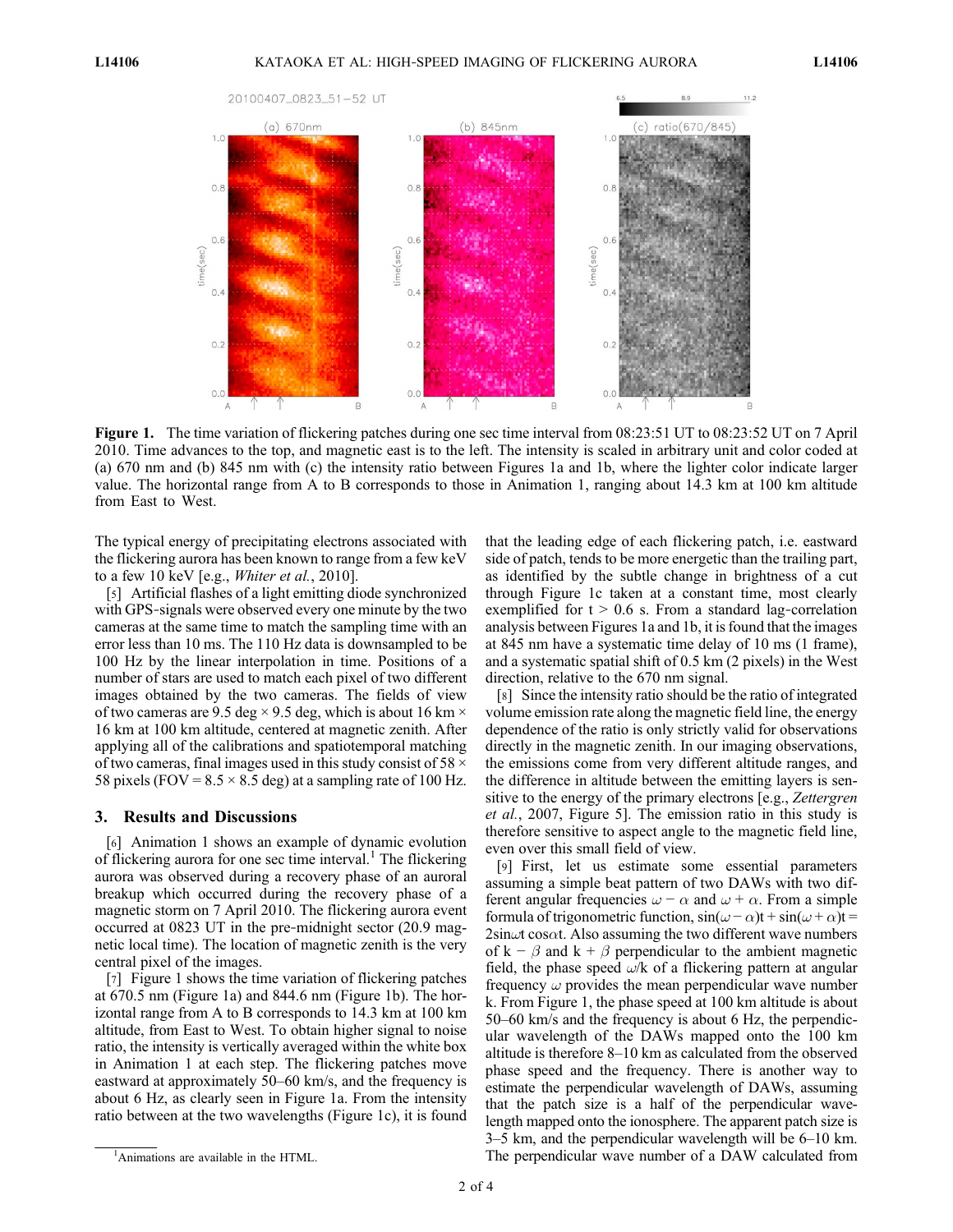

Figure 2. The intensity profiles at (a) 670 nm and 845 nm in arbitrary unit with (b) the ratio, spatially averaged Figures 1a–1c over the region from one fifth to the two fifth between the points A and B. (c) The S‐transform spectrum of the 670 nm intensity profile.

the flickering patch speed and frequency matches the perpendicular wave number of a DAW calculated from the patch size, and so the observations fit well with the DAW interference theory for flickering aurora generation.

[10] Second, we estimate the time delay as a result of a simple time-of-flight (TOF) effect. The small time delay suggests that either the source of the precipitating electrons is low in altitude or the energy distribution is narrow. If we assume the Landau resonance of 6 Hz O+ electromagnetic ion cyclotron waves with electrons at the maximum phase velocity, the resonance altitude and energy are about 3000 km and 4.1 keV, respectively, under the low plasma density condition of ∼10/cc above 3000 km [see Whiter et al., 2010, Figure 5]. The energy distribution of flickering electrons is, for example, as narrow as ranging from 3.3 keV to 4.1 keV to explain the 10 ms TOF dispersion.

[11] Third, we show that both the time delay and spatial shift can be comprehensively explained by traveling inhomogeneous patchy patterns. The traveling speed, i.e. the perpendicular phase velocity, is about 50–60 km/s in the east‐ west direction at the ionosphere as estimated in the previous section. The patches, as manifested in the two wavelengths, are offset from one another by 0.5 km in the horizontal. The 10 ms time delay is in fact comparable with the time delay expected from the 0.5 km shifted patches with the traveling speed of 50–60 km/s. In the resonant altitude, considering a simple dipole magnetic field, the traveling speed is scaled as about 100 km/s and the spatial difference at the leading edge is scaled as about 1 km. The traveling speed is more than two orders of magnitude smaller than the local Alfven speed of a few tens of thousand km/s at a typical resonant altitude of several thousand km, which is consistent with the existence of acceleration associated with obliquely propagating Alfven waves, i.e. DAWs.

[12] The same lag-correlation analysis was applied for the time intervals 1 s before and after the event. It is found that the time delay and spatial shift are 10 ms (20 ms) and 0.74 km (0.74 km) for 1 s before (after) the event, respectively. Figure 2a shows the intensity profiles for the 3 s time interval at 670 nm and 845 nm. The intensities are calculated by spatially (horizontally) averaging Figures 1a and 1b over the region from one fifth to the two fifth between the points A and B as shown by arrows, where the flickering patches are best captured. The averaged time delay is getting larger as shown in the difference of 670 nm and 845 nm in Figure 2a. As shown in the S-transform [Stockwell et al., 1996] of the 670 nm profile (Figure 2c), the typical frequency decreases from 6 Hz to 5 Hz for the 3 s time interval, although the first 1 s is relatively obscure. The ratio in Figure 2b, indicator of characteristic energy of precipitating electrons, tends to have high peak values for the last 1 s time interval when the frequency is small, which is consistent with the finding of Whiter et al. [2010]. The elongated time delay is consistent with the enhanced maximum energy of Landau resonance, for if the highest energies are increasing, and the low energy contribution is unchanged, the time delay of TOF would be increased. Note also that the increasing delay between 670 nm and 845 nm as shown in Figure 2a is not consistent with the perspective effect simply because the overall position of traveling patches does not change.

[13] From Figures 2a and 2b, we confirm that the leading front part is more energetic than the trailing part. As illustrated by Semeter et al. [2008], more energetic leading front than the trailing part may indicate that DAWs lose energy associated with the Landau damping, although detailed examination of such a DAW acceleration process associated with the interference potential pattern remains as an important future work. Also, this paper cannot discriminate between the TOF effect and the Landau damping pattern as the TOF effect appears in the same sense to enhance the Landau damping pattern. So far this is the only beautiful flickering event in which we can compare the images at two different wavelengths in detail, and more thorough statistical study using the whole database is ongoing. A possible beat pattern of 1 Hz as appeared in Figure 2a may be an interesting future topic to be investigated to further test the interference model.

[14] **Acknowledgments.** We thank Don Hampton, Brian Lawson, and Dirk Lummerzheim for their helpful support during observations at PFRR. We thank M. Satoh, Y. Katoh, H. Hamaguchi, and Y. Yamamoto for their helpful support of the optical observations. R.K. thanks Manabu Kunitake for detailed discussions. This work was carried out by the joint research program of the Solar‐Terrestrial Environment Laboratory, Nagoya University. This work was supported by Grants‐in‐Aid for Scientific Research (19403010) from the Ministry of Education, Science, Sports, Technology, and Culture of Japan, and by Housou Bunka Foundation.

[15] The Editor thanks two anonymous reviewers for their assistance in evaluating this paper.

#### References

Chaston, C. C., C. Salem, J. W. Bonnell, C. W. Carlson, R. E. Ergun, R. J. Strangeway, and J. P. McFadden (2008), The turbulent Alfvenic aurora, Phys. Rev. Lett., 100(17), 175003, doi:10.1103/PhysRevLett.100. 175003.